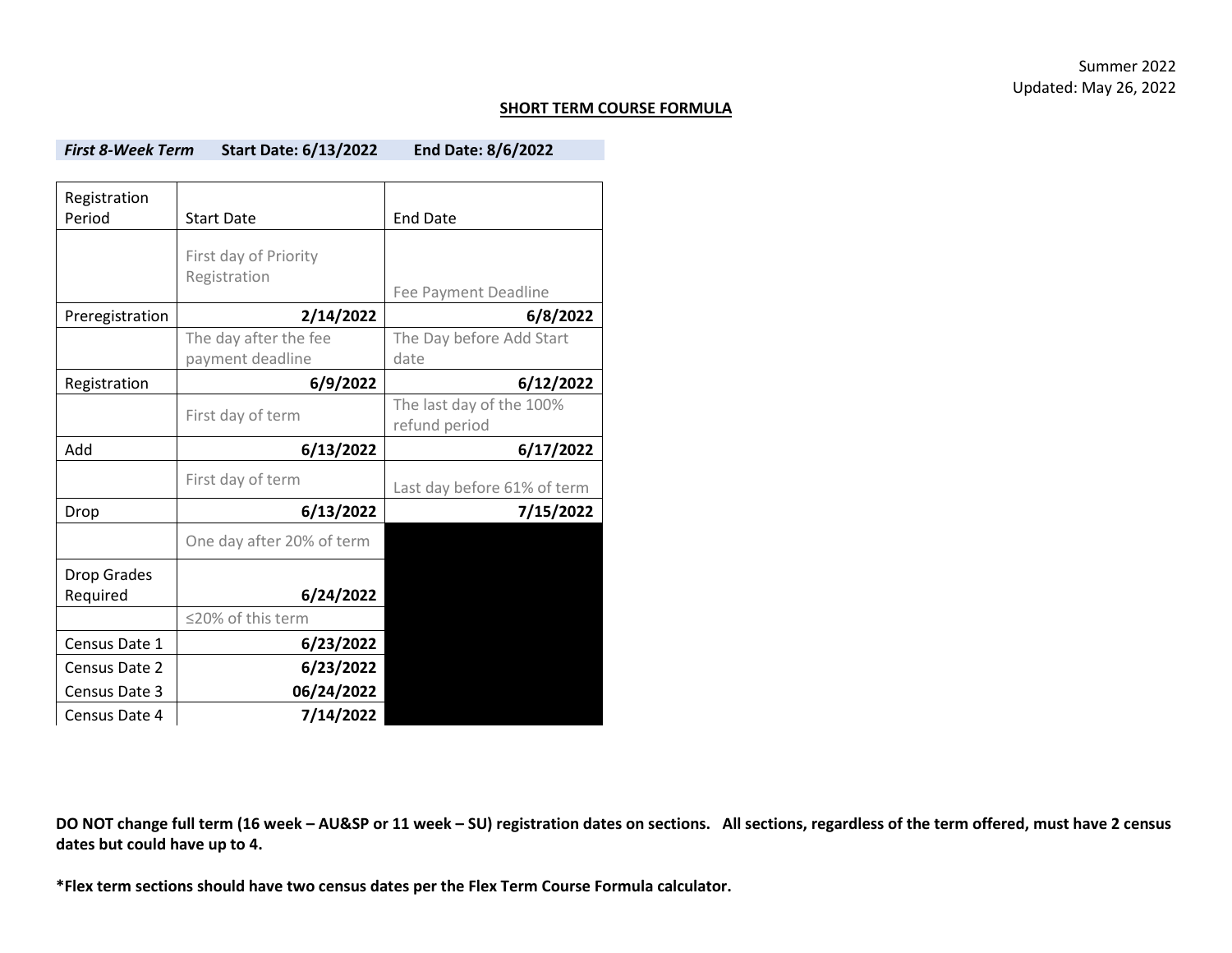| <b>First 5-Week Term</b> | <b>Start Date: 5/30/2022</b>              | End Date: 7/3/2022                        | <b>Second 5-Week</b>           | <b>Start Date: 7/4/2022</b>           | <b>End Date: 8/7/2022</b>                                                          |
|--------------------------|-------------------------------------------|-------------------------------------------|--------------------------------|---------------------------------------|------------------------------------------------------------------------------------|
|                          |                                           |                                           | <b>Term</b>                    |                                       |                                                                                    |
| Registration<br>Period   | <b>Start Date</b>                         | <b>End Date</b>                           | Registration<br>Period         | <b>Start Date</b>                     | <b>End Date</b>                                                                    |
|                          | First day of Priority<br>Registration     | Fee Payment Deadline                      |                                | First day of Priority<br>Registration | The Day before Late<br>Registration Begins (5 days<br>before this term start date) |
| Preregistration          | 2/14/2022                                 | 5/25/2022                                 | Preregistration                | 2/14/2022                             | 6/29/2022                                                                          |
|                          | The day after the fee<br>payment deadline | The Day before Add Start<br>date          |                                | 4 days before this term<br>start date | The Day before Add Start<br>date                                                   |
| Registration             | 5/26/2022                                 | 5/29/2022                                 | Registration                   | 6/30/2022                             | 7/3/2022                                                                           |
|                          | First day of term                         | The last day of the 100%<br>refund period |                                | First day of term                     | The last day of the 100%<br>refund period                                          |
| Add                      | 5/30/2022                                 | 6/1/2022                                  | Add                            | 7/4/2022                              | 7/6/2022                                                                           |
|                          | First day of term                         | Last day before 61% of term               |                                | First day of term                     | Last day before 61% of term                                                        |
| Drop                     | 5/30/2022                                 | 6/19/2022                                 | Drop                           | 7/4/2022                              | 7/24/2022                                                                          |
|                          | One day after 20% of term                 |                                           |                                | One day after 20% of<br>term          |                                                                                    |
| Drop Grades<br>Required  | 6/6/2022                                  |                                           | <b>Drop Grades</b><br>Required | 7/11/2022                             |                                                                                    |
|                          | ≤20% of this term                         |                                           |                                | ≤20% of this term                     |                                                                                    |
| Census Date 1            | 6/5/2022                                  |                                           | Census Date 1                  | 7/10/2022                             |                                                                                    |
| Census Date 2            | 6/5/2022                                  |                                           | Census Date 2                  | 7/10/2022                             |                                                                                    |
| Census Date 3            | 6/24/2022                                 |                                           | Census Date 3                  | 7/14/2022                             |                                                                                    |
|                          |                                           |                                           | Census Date 4                  | 7/31/2022                             |                                                                                    |

**DO NOT change full term (16 week – AU&SP or 11 week – SU) registration dates on sections. All sections, regardless of the term offered, must have 2 census dates but could have up to 4.**

**\*Flex term sections should have two census dates per the Flex Term Course Formula calculator.**